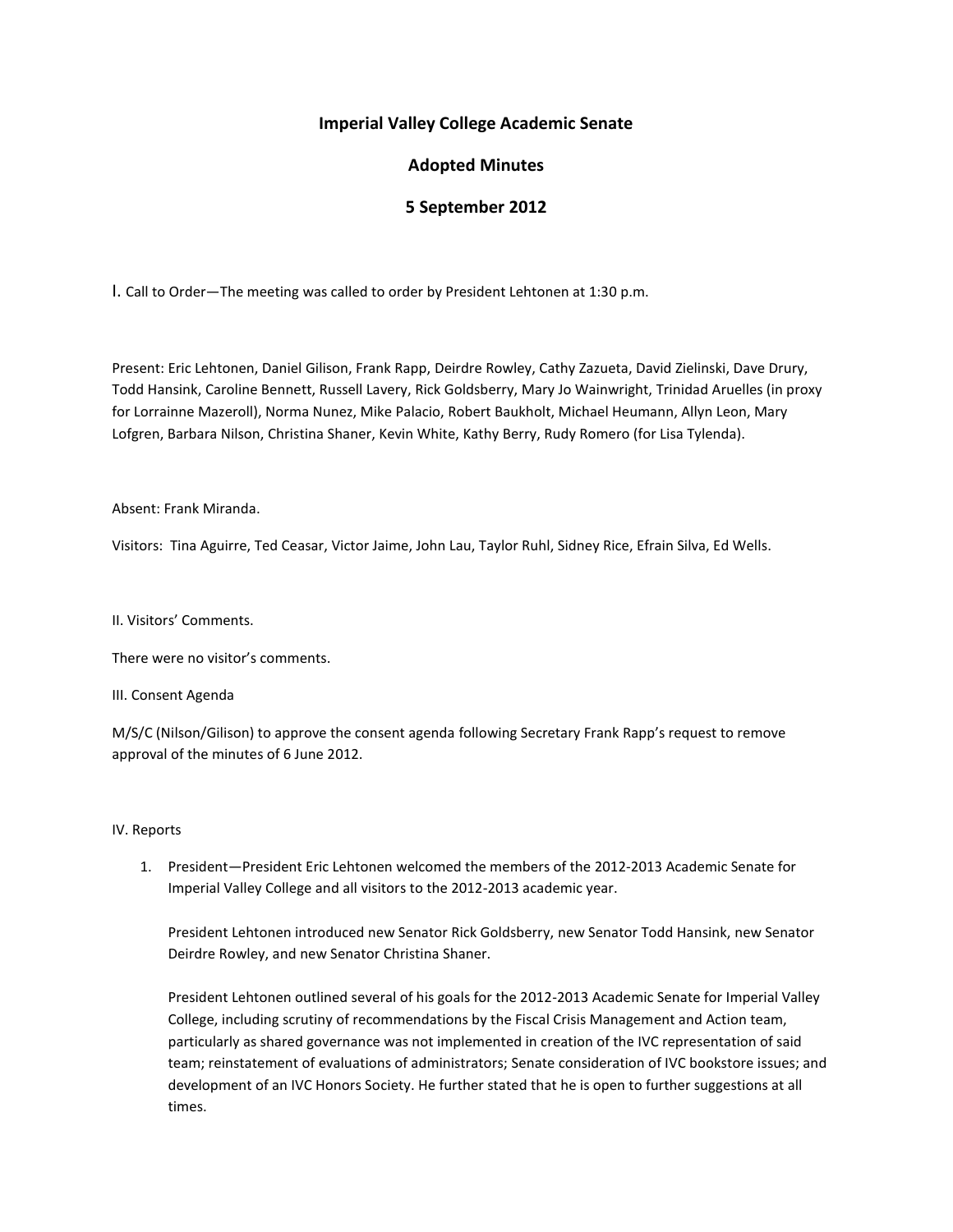- 2. Past-president Kevin White welcomed all to the 2012-2013 academic year and informed the Senate that he is currently serving on the Fiscal Budget and Planning Committee and that he will provide the Senate with updates of the deliberations of that committee. He also stated that he is the Behavioral and Social Sciences Department chairman for this academic year.
- 3. Treasurer—President Lehtonen reported that the Senate currently did not have a treasurer due to the resignation of Jill Nelipovich but that Vice-president Daniel Gilison would provide the report in the interim. Vice-president Gilison reported that the Senate currently has a balance of \$8, 736.68 and that he would provide whoever became the Senate treasurer for the year with all financial records and receipts.
- 4. Associated Student Government—Rudy Romero reported for the ASG on behalf of ASG President Lisa Tylenda who had been detained by a prior commitment. ASG Representative Romero reported that the ASG had been conducting voter registration and information campaigns on Proposition 30 on the IVC campus in conjunction with IVC faculty member Gayla Finnell and the Students for Political Awareness Committee. He further stated that the ASG was planning on-campus debates by candidates running for offices in the upcoming November general election.

ASG Representative Romero informed the Senate that the ASG was planning to use the Campus Hour for a September 11 remembrance on that day and a Spanish Heritage Day on September 25.

- 5. Student Learning Outcomes—Student Learning Outcomes Committee Chairwoman Sydney Rice presented a power point report on SLO Committee activities. The power point included recent achievements and activities, including SLO presentation during IVC Orientation, institution of monthly SLO workshops, creation of an SLO course grid, and an updated SLO assessment form; in process work on expansion of the SLO committee, Program Learning Outcomes, a student survey regarding SLOs, completion of the SLO grid, collection of 2011-2012 data, SLO committee chairwoman attendance of department meetings, an overall review of SLO files, and increased training of IVC faculty in regards to SLOs; and plans for the revamping of the IVC SLO website, posting of SLOs and PLOs in the IVC course schedule, and improvement of the submission and review processes for SLOs.
- 6. Part-Time Faculty Representative—Mike Palacio welcomed all to the 2012-2013 academic year.
- 7. Curriculum Committee—Curriculum Committee Chairman Michael Heumann reported that the Curriculum Committee's first meeting of the 2012-2013 academic year would be held on Thursday, 6 September 2012. He informed the Senate that the committee would be concerning itself with several course deletions and changes to English as a Second Language courses among other items at that meeting.
- 8. Distance Education— Distance Education Committee Coordinator David Zielinski reported that the committee's initial meeting of the 2012-2013 academic year would be held on Monday, 10 September 2012. He further stated that the committee would be concerning itself with such matters as distance education training, course development, evaluation of distance education course and teaching, Blackboard training for all IVC faculty, and continued overall development of the IVC distance education program during the course of this academic year. Coordinator Zielinski also spoke to the accreditation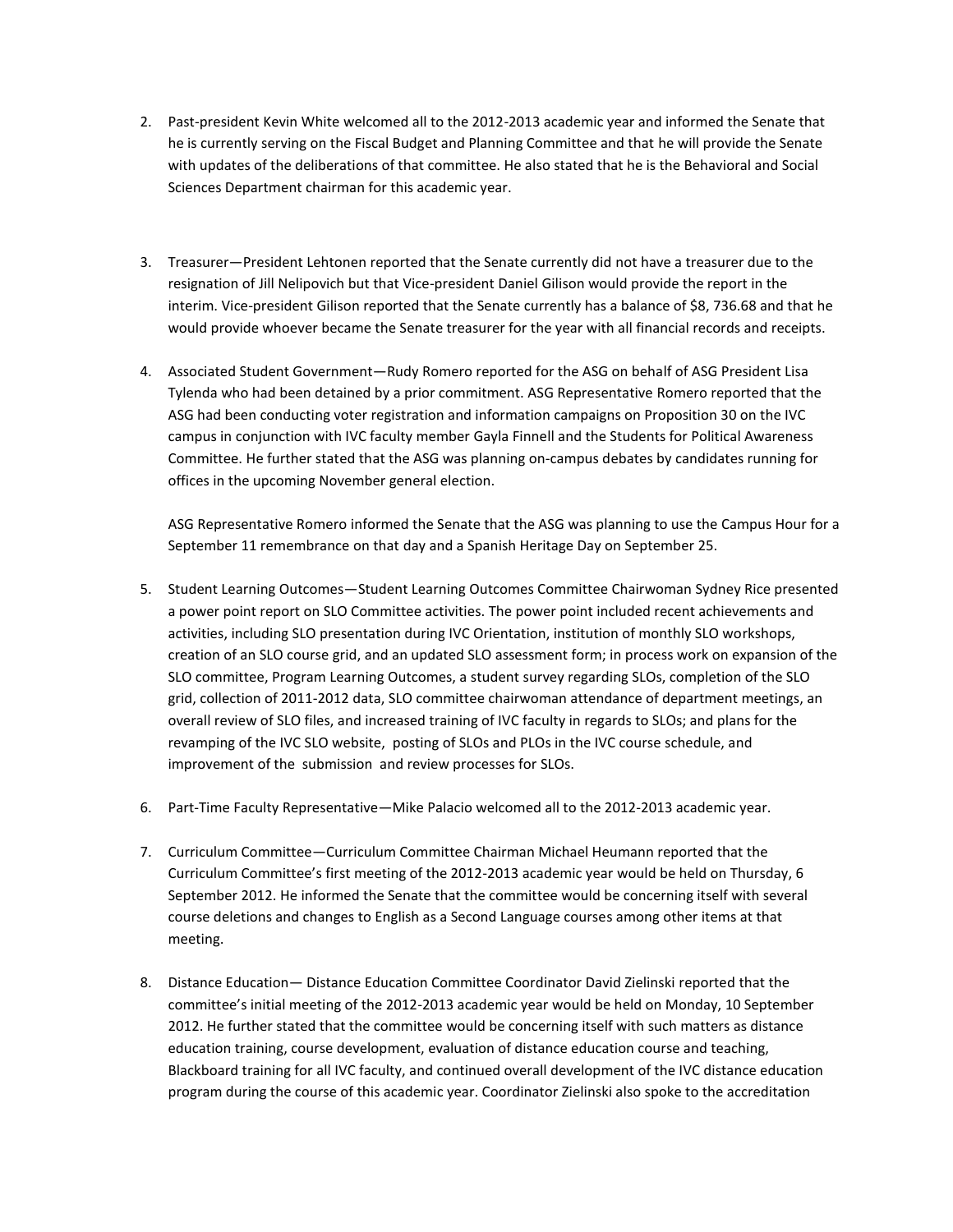commission's concerns regarding IVC's distance education program and the necessary steps for reinstating distance education classes for transfer level courses.

- 9. Honors Committee—Senator Robert Baukholt reported that initiation of an IVC Honors Program had been delayed due to curriculum approval questions. He also reported that he had been in communication with Mesa College in San Diego regarding their program, which does not require curriculum approval. He further stated that committee membership had not been finalized, including a representative from Student Services.
- 10. Senate Leadership Conference—Vice-president Gilison and Senator Baukholt reported on the Senate leadership Conference which they attended in Temecula. Among the topics covered at the conference were ways in which to increase senate effectiveness at getting faculty involved in senate issues, differences between the senate roles when relied primarily upon by the board and/or administration and mutually agreed with by the board and/or administration, budget issues, planning for succession of senate leadership roles, Roberts Rules of Order and the Brown Act, college priorities in tough budget times, accreditation, managing and reducing campus tensions, and effective 10+ 1 implementation.
- 11. Other—Vice-president for Business Services John Lau informed the Senate that, due to the critical nature of this academic year to IVC's budget, he intends to communicate with the Senate on all and any matters which he believes are important for the Senate to be aware of and to understand.
- V. Action Items
	- 1. President Lehtonen opened nominations for the vacated position of Treasurer of the Academic Senate for Imperial Valley College for the 2012-2013 academic year.

President Lehtonen nominated Christina Shaner for the treasure position. No other nominations were forthcoming.

M/S/C (Lofgren/Nilson) to elect Christina Shaner to the position of Treasurer of the Academic Senate of Imperial Valley College for the 2012-2013 academic year. Treasurer Shaner was elected unanimously.

- 2. M/S/C (Gilison/Heumann) to accept the Math and Science Coordinator and Humanities and World Languages Coordinator as voting members of the Curriculum Committee.
- 3. M/S/W (Rapp/Nilson) as presented.

The motion was withdrawn following discussion.

- M/S/C (Rapp/Nilson) to have the resolution be a first reading only.
- 4. The Action item entitled "Administrative Evaluation Committee Chair Election" was pulled from the agenda by President Lehtonen.
- VI. Information Items
	- 1. Academic Senate Membership Openings—Secretary Rapp announced that there were two vacancies for At-large Senators due to the retirement of Carol Lee and the resignation of Jill Nelipovich. The terms of the positions shall end 30 June 2013. Secretary Rapp further announced that there was one part time